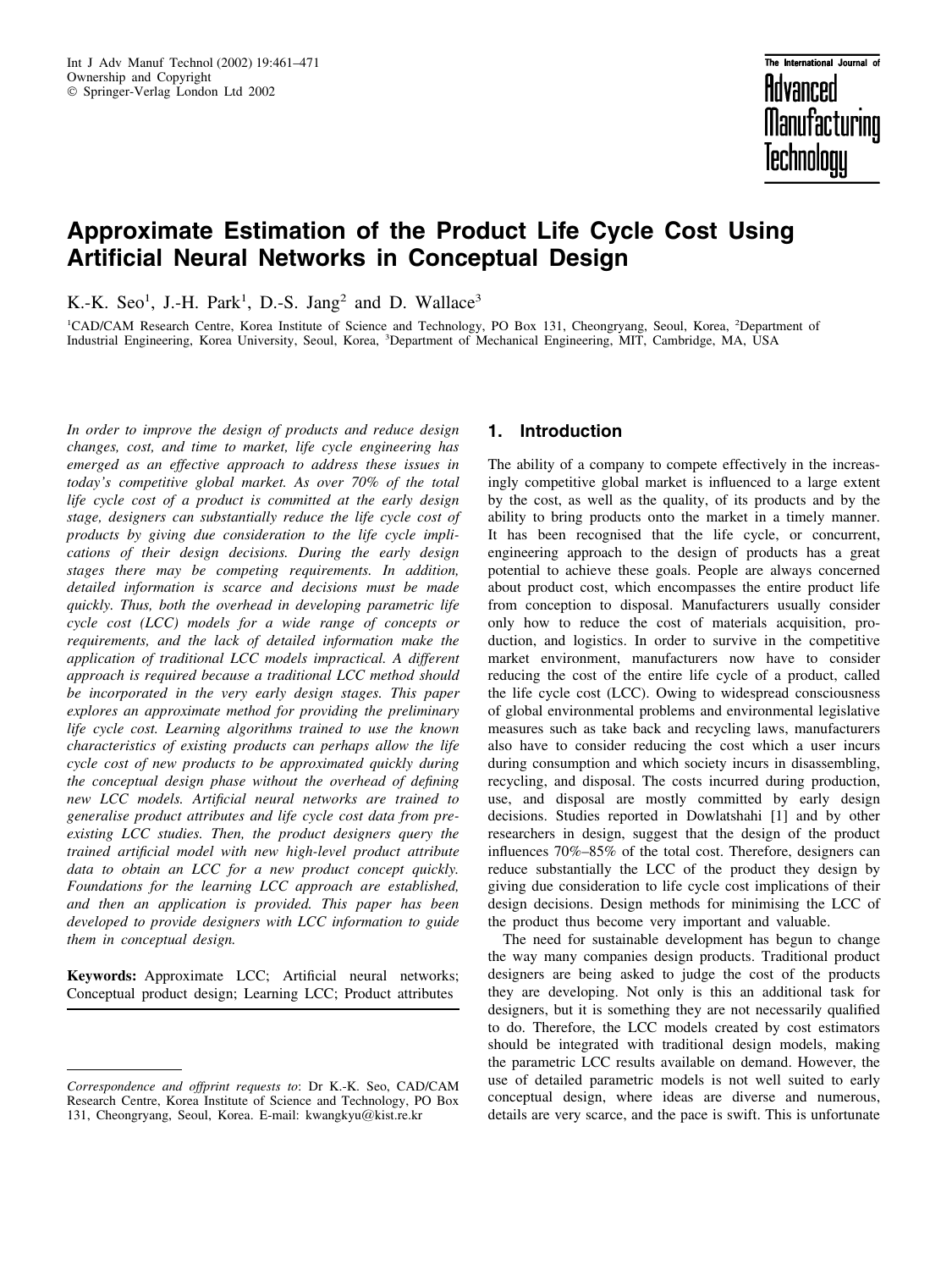

**Fig. 1.** The learning LCC model in the design environment.

because the early phases of the design process are widely believed to be the most influential in defining the LCC of products.

This paper describes the development of an estimation method for product LCC, called a learning LCC model, for use in conceptual design. This method facilitates an integrated system of the design process, allowing the approximate and rapid estimation of the product LCC based on high-level information, typically known in the conceptual phase. An artificial neural network (ANN) is trained on product attributes and the LCC data from pre-existing detailed LCC studies. The product designers query the trained artificial model with new high-level product attribute data to obtain an approximate LCC quickly for a new product concept. This does not require a new LCC model. The designer can then use the predicted cost performance, along with key performance measures from other models, in a trade-off analysis and concept selection (Fig. 1).

Key ideas that must be developed and tested to validate the learning LCC concept are studied in this paper, which provides a basis for the learning LCC concept, a preliminary application, and a discussion of its limitations. This paper is organised as follows. In Section 2, as the background section, the conceptual design and previous LCC studies are reviewed. In addition, state-of-the-art LCC methods are discussed. The learning LCC concept is described in Section 3. Section 4 elucidates the development of learning LCC models. The four primary elements established in Section 4 are as follows: a meaningful set of product attribute inputs; a useful set of the outputs of LCC factors; a training data set based upon previously analysed products; and an appropriately trained LCC model. The test of the learning LCC models is then presented in Section 5. Finally, some conclusions and suggestions for future research are provided in Section 6.

### **2. Background**

### **2.1 Conceptual Design**

The conceptual design phase defines the basic characteristics of a product, ranging from cost [2] to environmental impact [3]. Decisions that emerge from the conceptual phase are often locked in, owing to the large amount of resources (time, manpower, and money) required to change course as launch deadlines approach. Therefore, it is important that cost considerations are used in the evaluation of concept feasibility along with other requirements. This means that the design team must be able to evaluate the approximate cost performance of many solution concepts, early in the design process (see Fig. 2).

Time is usually scarce during the product development cycle. Development time can mean the difference between leading or following in an industry; therefore, it limits the ability to create detailed models for many different concepts. Additionally, in conceptual design, the lack of information is a significant barrier to the creation of the models required to evaluate different ideas.

Although it is a good idea for product designers to have some knowledge of cost estimation, it is not, and should not be, their area of primary expertise. Ideally, the services of cost estimators should be extended to designers. Communication, although necessary for such an extension, is often a barrier as it takes time to establish and maintain the synchronisation of information between designers and cost estimators.

### **2.2 Life Cycle Approach to Design**

In an attempt to improve the design of products and reduce design changes and time to market, concurrent, or life cycle, engineering has emerged as an effective approach to address these issues in today's competitive global market. The unique aspect of life cycle engineering is that the complete life cycle of the product is kept under consideration in each phase of product development [4]. Life cycle engineering goes beyond the life of the product itself and simultaneously considers the



**Fig. 2.** The concept development process.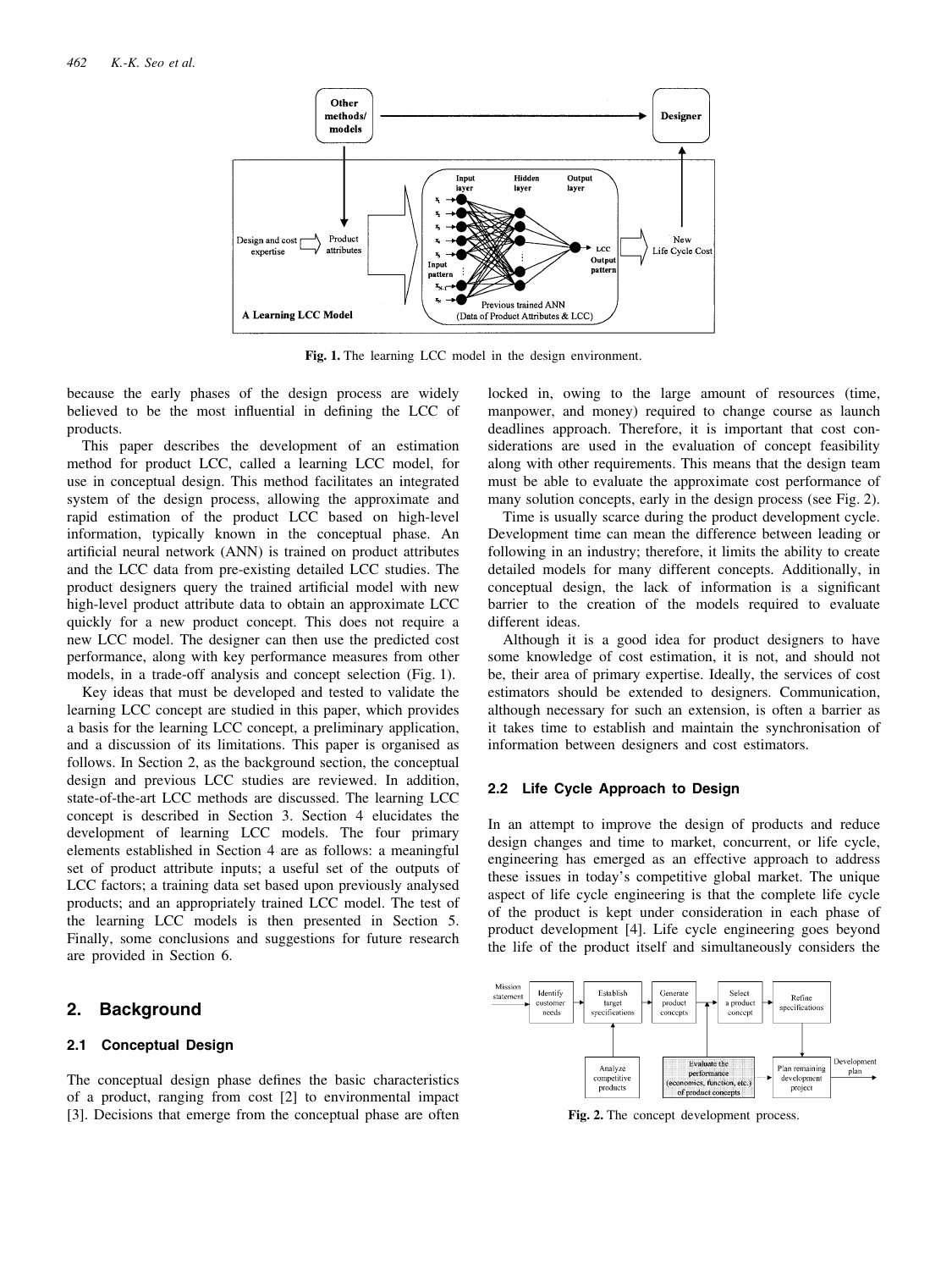issues of the manufacturing process and the product service systems.

The life cycle of the product begins with the identification of needs and extends through design, production, customer use, support, and finally, disposal. Alting [5] distinguishes between six phases in a product's life: need recognition, design development, production, distribution, use, and disposal. However, the life cycle of the product in most other papers is usually divided into only four phases: design development, production, use, and disposal. The process life cycle begins with the definition of the production task by the preliminary product design. This entails production planning, plant layout, equipment selection, process planning and other similar activities. The third life cycle, which deals with logistic support, should also be initiated at the preliminary design phase. This involves the development of support for the design and production stages, consumer support and maintenance during product usage, and support for product recovery.

In suggesting a life cycle engineering approach to design, Alting [5] also identified a number of issues that must be addressed: ease of manufacture, environmental protection, working conditions, resource optimisation, life cycle cost, and product properties. In this paper, we intend to concentrate on the product LCC.

### **2.3 Life Cycle Cost Analysis**

Typically, design and economic justification have been considered as two separate undertakings. Though they both have the common goal of arriving at a competitive product, their goals are diametrically opposed to each other – the goal of designing the best product possible often conflicts with the goal of cost minimisation [6]. As stated earlier, it has been reported that during the design stage, most (70%–85%) of the total LCC of a product is committed. This can be reduced by giving due consideration to LCC issues early in the design. LCC analysis provides the framework for specifying the estimated total incremental costs of developing, producing, using, and disposing of a particular item.

Cost estimation is usually done by professional cost estimators who may have little or no design experience and may or may not be an integral part of the design process. The estimates by designers and professional cost estimators tend to differ. Because cost estimators can put more time and effort into their calculations, their estimates are usually more accurate. Designers do not have the cost estimators' skill and experience. Furthermore, cost estimators will be satisfied if they obtain a reasonable estimate [7]. The cost estimating community rarely focuses on why a system will cost what it does [8]. Designers, the other hand, will not be satisfied with just an estimate; on seeing the estimate they search for an understanding of why the product costs what it does, and for more cost-effective solutions. The most important task for the designers, therefore, is to balance the relationship between cost information and design decisions. Therefore, it is important to develop a method that gives the designers quick and accurate estimates of the financial consequences of their design decisions, and procedures to determine optimal design parameters.

### *2.3.1 Cost Estimating Approaches*

Depending on the stage of the analysis and the level of detail expected, an LCC model may be a simple series of cost estimation relationships (CERs) or a set of computer subroutines. LCC analysis during the conceptual or preliminary design phases may require the use of basic accounting techniques and the model may be simple in construction [9]. On the other hand, LCC analysis done during the detailed design stage may be more elaborate. Just as the design process produces a lower level of functional requirements through functional decomposition to enable design solutions to be developed easily, it is imperative to perform a cost decomposition. Such a cost decomposition is known as a cost breakdown structure (CBS). Cost function/models can then be allocated to the various categories to allow easy calculation of the total cost.

Estimation models used in industry can be broadly classified as parametric models, analogous models, and detailed models. Parametric estimation is the generation and application of equations that describe relationships between cost schedules and measurable attributes of a system that must be developed, sustained, and retired [10]. Cost estimation made by analogy identifies a similar product or component and adjusts its costs for differences between it and the target product [11]. The effectiveness of this method depends heavily on an ability to identify correctly any differences between the case in hand and those deemed to be comparable [12]. A detailed model uses estimates of labour time and rates and also material quantities and prices to estimate the direct costs of a product or activity [11]. An allocation rate is then used to allow for indirect/overhead costs. It is a most time-consuming and costly approach, and requires a detailed knowledge of the product and its processes. However, the most accurate cost estimates can be made using this approach.

### **2.4 Review of Life Cycle Cost Methods**

There are different approaches to develop cost models for LCC analysis. Most LCC models are structured along three general lines: conceptual, analytical, and heuristic [13,14]. Conceptual models consist of a set of hypothesised relationships expressed in a qualitative framework. They are generally very flexible, and can accommodate a wide range of systems. They require a minimum of details and require little ability to quantify a system's cost characteristics. Conceptual models are limited when they come to analyses [14]. Analytical models are usually based on mathematical relationships which are designed to describe a certain aspect of a system/product under certain conditions/assumptions. These assumptions tend to restrict or limit the model's ability to reflect the actual system's performance. Heuristic models are ill-structured analytical models, usually employing an approach which produces a feasible and sufficient solution, but does not guarantee that the solution is optimal [13]. These models are usually developed through the use of computer simulation [14]. Heuristic models are not as general as analytical models, and can normally be used only for the specific situation for which they are intended.

Some authors have focused on presenting frameworks to be used for LCC analysis, whereas others have focused on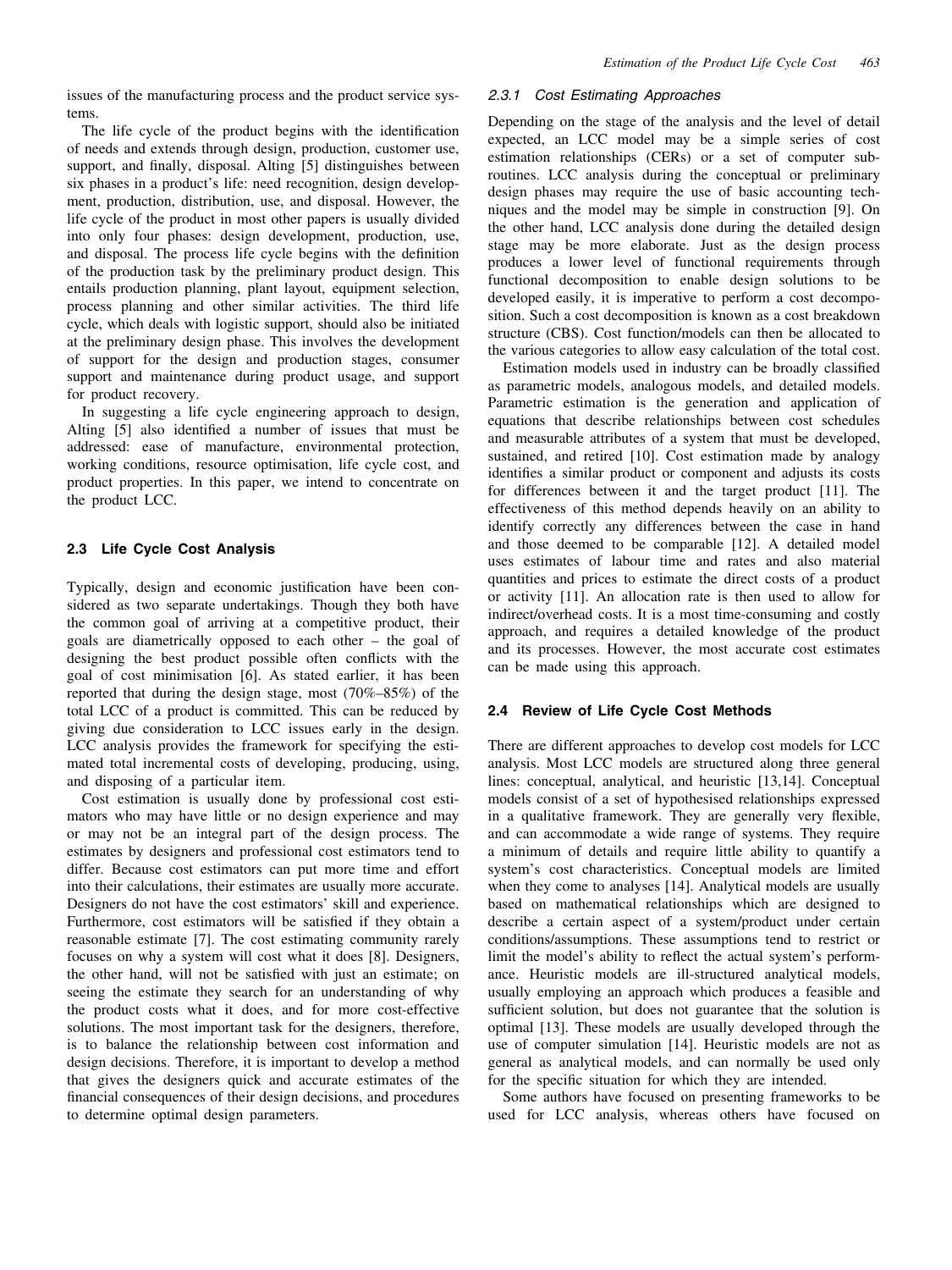developing models to be used for the evaluation of cost. For the most part, these models have been developed for use in specific phases of the product life cycle or for specific operations in a particular life cycle phase.

Greenwood and Reeve [15] presented a comprehensive activity-based framework for supporting operational decisionmaking which allows managers to predict activity and process costs under alternative product design and production. Although the architecture described supports process analysis, product costing, and simulation, the framework presented is not easy to understand. Moreover, though the authors indicated that it is intended to be used for predictive purposes, it does not deal with uncertainties.

Noble and Tanchoco [6] presented a conceptual framework for concurrent design and economic justification of systems. They proposed a design justification environment that allows the decision maker to see the potential economic implications for different design alternatives. The cost of manufacturing the product was divided into fixed and variable components and allocated on a per unit basis. Although the framework is useful, the model is based on traditional accounting concepts which are not very useful for accurate cost tracing.

A multistage integrated decision model, in which decisions on product and process design are simultaneously made and supported by economic evaluation at each stage of the manufacturing process, is presented by Oh and Park [16]. This paper reclassifies the total manufacturing cost into four categories: productivity cost, quality cost, flexibility cost, and inventory cost. For each classified cost element, the cost function for a unit of a product for each significant process in the manufacturing operation is derived for a set of alternatives for that particular process. For a solution procedure, a dynamic programming method is used to obtain the optimal design decision that minimises total product costs.

An object-oriented approach to activity-based cost estimation that is capable of supporting the engineer in the early phases of design is presented in Fischer et al. [17]. This method combines a product model and a resource model, which are both based on STEP structures.

Ong [18] presents the development of an activity-based costestimating system to help designers estimate the manufacturing cost of a printed circuit board assembly at the early concept stage of design. Activities are identified and quantified and the cost is allocated based on the number of activities used by the printed circuit board. Though the author claims the model is meant to be used at the conceptual phase of design, the data required for the evaluation will most probably not be available until the preliminary design stage.

As a part of a design for manufacture research program at the University of Rhode Island, a number of computer-based models for estimating the cost of fabricating parts have been developed [19]. The objective of these studies was to provide methods with which the designer or design team can quickly obtain information on costs before detailed design has taken place. Studies have been completed for machine parts, injection-moulded parts, die-cast parts and sheet-metal stampings.

In a series of papers, Boothroyd and Dewhurst [20,21] presented models for calculating the cost of assembly of pro-

ducts using robots, automatic machines, and manual labour. These have been formalised into computer programs.

The concept of service model analysis (SMA) as an evaluation method of design for serviceability was developed by Gershenson and Ishii [22]. SMA focuses on any form of service needs in estimating life cycle ownership cost. A computer software package infers the labour necessary for various service operations, identities cost drivers, and indicates areas for improvement. Service models include regular maintenance, repair of failed components of systems, and service for undesirable side effects.

Technical cost modelling (TCM) is presented in automotive engineering [23]. This is an approach to determine the best ways to recover materials from automobiles. The TCM approach has been implemented using a spreadsheet. The model tracks material flow through the various recycling stages, beginning with the scrapped vehicle, to determine the net cost of recycling. However, TCM focuses only on direct costs.

Navinchandra [24] has developed a CAD tool, ReStar, for disassembly sequence optimisation and environmental recovery analysis. It inputs a description of the product and generates a disassembly plan. The program currently has disassembly schedules and costs in its database. It has some information on energy and emissions; but according to the author, this part of ReStar's databases is not well developed because of a lack of reliable information sources.

Emblemsvag and Bras [25] illustrated how an activity-based deterministic cost model can be used in the decision-making process to obtain an overall cost-efficient design. The recycling of the product at the end of its useful life is specifically considered. The recycling phase is broken down into a hierarchy of activities. Then, for each particular design, a determination is made of the activities required and the calculated cost. Though this model is supposed to help designers make decisions, the model as presented in this paper can be used only to make decisions at the product level.

Bras and Emblemsvag [26] further extend their work in Emblemsvag and Bras [25] to include uncertainties. The objective in developing an activity-based cost model is to identify the activities that will be present in the life cycle of a product and assign reliable cost drivers and associated consumptions to the activities. Uncertainty distributions are assigned to the numbers used in the calculations, representing the inherent uncertainty in the model.

Although these methods are all useful, they are not ideally suited for early conceptual design. Qualitative information is difficult to use in highly dimensional multi-attribute tradeoffs, and the analytical techniques are still prohibitive from a modelling viewpoint.

# **3. The Learning LCC Concept**

The learning LCC model is a different approach from other LCC methods. Unlike the others, it does not require any LCC modelling on a product basis. Learning algorithms train artificial neural networks (ANNs) using high-level product attributes and corresponding LCC factors from pre-existing life cycle cost studies. Through this training, the ANN is adapted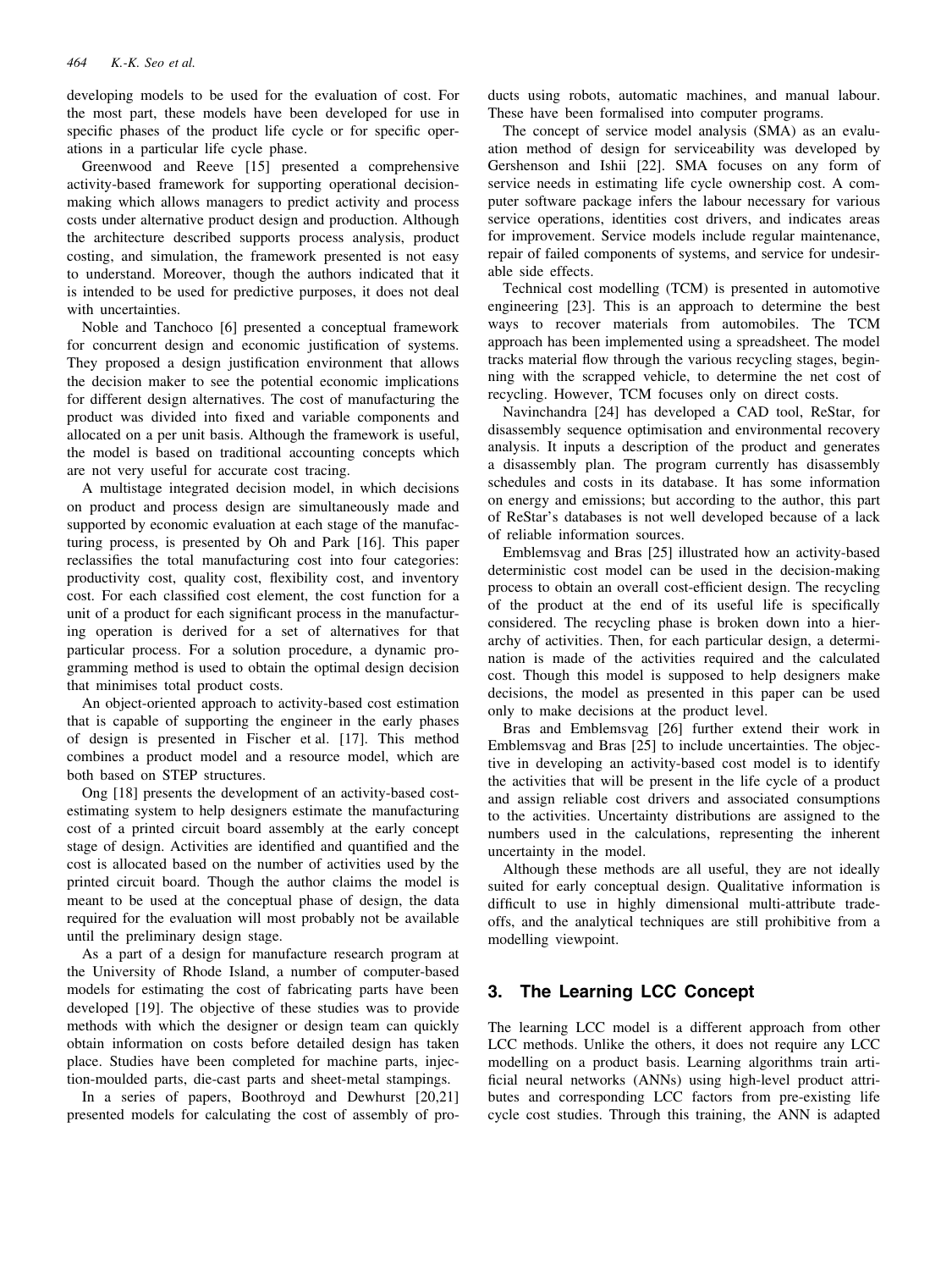to emulate existing LCC studies and generalise trends between products. This is illustrated in Fig. 3.

The product designers query this learning model with highlevel product attributes to obtain an approximate LCC quickly for a new product concept. Designers provide high-level attributes of new product concepts to obtain LCC predictions based upon trends inferred from real products and LCC studies used as training data.

The learning LCC model learns from detailed LCC studies, yet possesses a high-level interface allowing it to operate with the limited data available in conceptual design. It has the flexibility to learn and grow as new information becomes available, but it does not require the creation of a new model to make an LCC prediction for a new product concept. Also, by supporting the extremely fast comparison of the cost performance of product concepts, it does not delay product development.

However, the learning LCC model is not envisaged as a replacement for traditional detailed LCC models, but as a complement to them. In the early design stages, the learning LCC uses previously conducted detailed LCC studies to provide rapid feedback on a wide variety of concepts. In later design stages, when a smaller range of variations is under consideration, detailed parametric LCC models can be used. Results from the detailed LCC models are then added to the training database as new training material for the learning LCC model.

# **4. Development of the Learning LCC Model**

There are four components of the learning LCC model: a meaningful set of product attribute inputs; a useful set of LCC factor outputs; a training data set based upon previously analysed products; and an appropriately trained LCC model.

The product attribute inputs must be meaningful to designers and consist only of product attributes typically known during conceptual design. The LCC factor outputs should also be in a form useful to cost estimators and designers in different contexts. Therefore, LCC factors would provide the most flexibility as different schemes can be applied subsequently. The



**Fig. 3.** The training process of the learning LCC model.



**Fig. 4.** The aggregation scheme for the LCC.

LCC training data must represent a range of products and contain many complete input samples of product attribute data and corresponding outputs of LCC factors. Data transparency should be maintained with any LCC by fully stating any assumptions, estimations, or uncertainties. Finally, the structure of the learning LCC model must be chosen, trained, and validated. In application, the learning LCC model must be fast and provide reasonable LCC estimates.

Given these observations, there are three key areas that must be investigated in order to evaluate the learning LCC concept. First, the feasible LCC factors to predict the LCC must be established. Secondly, a list of reasonable product attributes must be identified and correlated with LCC data to create a set of meaningful attributes. Thirdly, it must be established that a learning LCC model can be trained to effectively emulate LCC results. The LCC training data will be developed in the course of gathering information to evaluate the three areas.

### **4.1 Identifying Life Cycle Cost Factors**

The first issue is to establish the feasible LCC factors for use in training the learning LCC models. In order to identify the LCC factors, all the costs incurred in the product's life are investigated and enumerated. The LCC of a product is determined by aggregating all the LCC factors, as shown in Fig. 4.

The life cycle cost of a product is the aggregate cost to the manufacturer, the user, and society. This is depicted in Fig. 5.

|                        | <b>Company Cost</b>                                                 | <b>Users Cost</b>                                               | <b>Society Cost</b>                               |
|------------------------|---------------------------------------------------------------------|-----------------------------------------------------------------|---------------------------------------------------|
| Design                 | Market Recognition<br>Development                                   |                                                                 |                                                   |
| <b>Production</b>      | Materials<br>Energy<br><b>Facilities</b><br>Wages, Salaries<br>Etc. |                                                                 | Waste<br>Pollution<br>Health Damages              |
| Usage                  | Transportation<br>Storage<br>Waste<br>Breakage<br>Warranty Service  | Transportation<br>Storage<br>Energy<br>Materials<br>Maintenance | Packaging<br>Waste<br>Pollution<br>Health Damages |
| Disposal/<br>Recycling |                                                                     | Disposal/<br>Recycling Dues                                     | Waste<br>Disposal<br>Pollution<br>Health Damages  |

**Fig. 5.** Life cycle stages and cost factors [5]. © 1993 Alting. Reprinted by permission of John Wiley & Sons, Inc.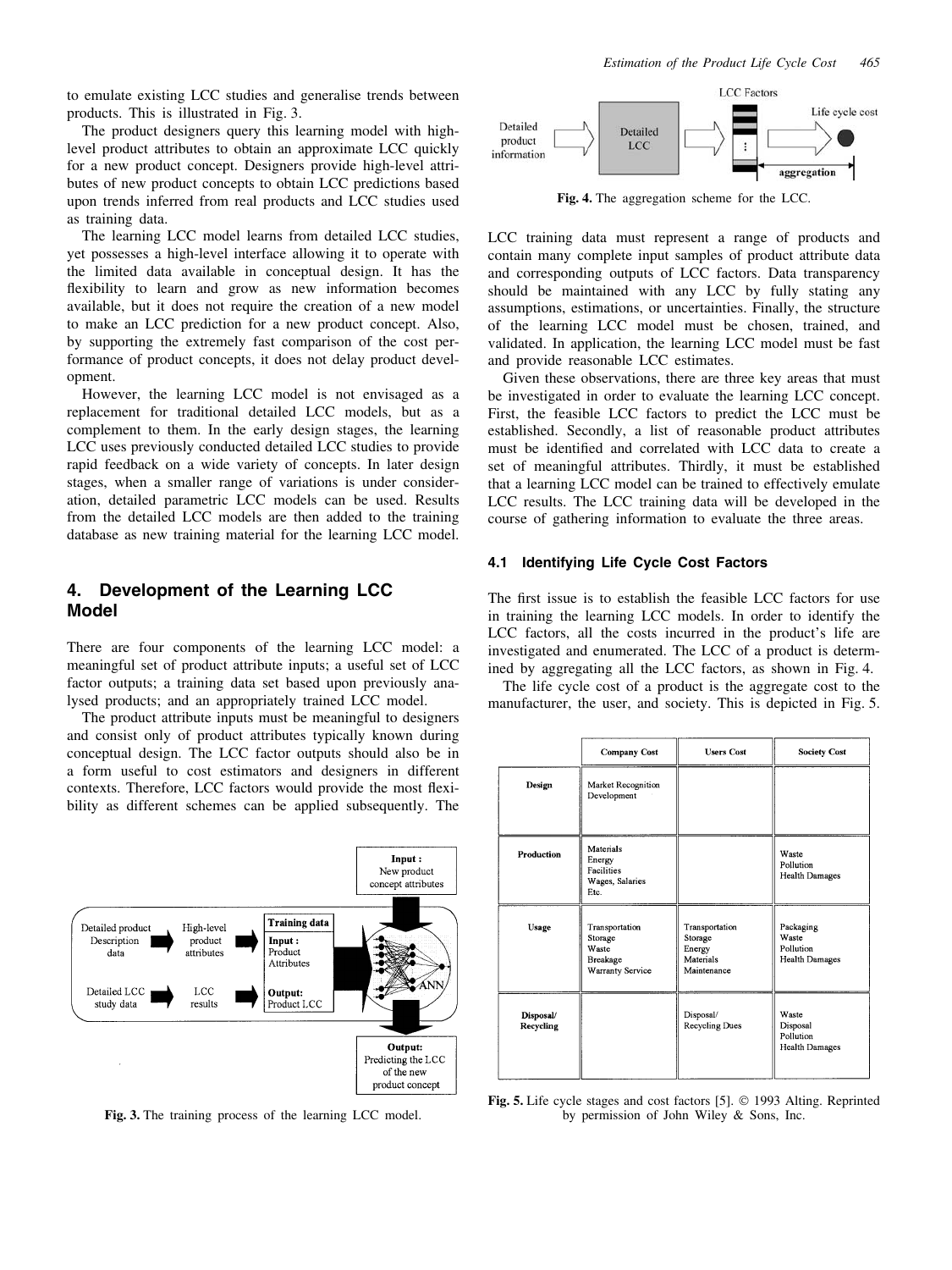The total cost of any product from its earliest concept through to its retirement will eventually be borne by the user and will have a direct bearing on the marketability of that product [27]. As purchasers, people pay for the resources required to develop and market the product; as owners of the product, people pay for the resources required to deploy, operate, and dispose of the product. The product LCC can be decomposed into cost factors, as shown in Fig. 5. This decomposition is by no means the most comprehensive and representative of all products or any product. The cost factors considered will depend on the stage at which we want to use the model, the kind of information to be extracted from the model, the data available as input to the model, and the product being designed. The life cycle cost is the aggregate of all the costs incurred in the product's life, but it must be pointed out that there are differences between the cost issues that will be of interest to the person designing the product and the firm developing the product in the LCC analysis.

Table 1 gives the cost factors for product life cycles adapted to the feasible LCC factors useful for predicting the product LCC. The cost factors are derived from Fig. 5, proposed by Atling [5].

### **4.2 Identifying Product Concept Attributes**

The second issue is to define product attributes for use in training and querying the learning LCC model. The attributes must be both logically and statistically linked to elements in the LCC factors, and also must be readily available during product concept design. The attributes must be sufficient to discriminate between different concepts and be compact so that the demands on the learning LCC model are reasonable. Finally, they must be understood easily by designers and, as a set, span the scope of the product life cycle. These criteria were used to guide the process of systematically developing a product attribute list.

With these goals in mind, a set of candidate product attributes, based upon the literature and the experience of experts, was formed. Ecodesign checklists and design improvement strategies [28–33] provided a starting point for product attributes. For example, checklist questions such as, "What type of energy is required when using the product?", suggest inuse energy consumption and in-use energy sources as possible attributes characterising the product use phase.

Other workers [34,35] also specifically addressed the problem of defining product attributes. Rombouts [35] derived a list of attributes from the ecodesign checklist defined by Brezet and Hemel [29], whereas Mueller and Besant [34] modelled life

| Table 1. The list of life cycle cost factors. |  |  |  |  |  |  |  |
|-----------------------------------------------|--|--|--|--|--|--|--|
|-----------------------------------------------|--|--|--|--|--|--|--|

| Storage                 |
|-------------------------|
| <b>Breakage</b>         |
| Warranty service        |
| Maintenance             |
| Waste                   |
| Pollution               |
| Health damages          |
| Disposal/recycling dues |
|                         |

cycle parameters as functions of design parameters. For example, mass, material composition, and efficiency are functions of an engine's power. Experts in both product design and cost estimation used candidate attributes derived from the literature. In practice, product attributes at the conceptual stage are few and simple and are expressed in a product-specific language. For example, frequently used product attributes in the automotive industry are weight and fuel consumption. Also, different levels of information are available and used at the early stage of product design, depending on the purpose of the design [personal communication, A. Potts, Potts Design, Stoneham, MA, 2000].

The candidate product attributes identified initially are given in Table 2.

After candidate attributes were identified, they were grouped for organisational purposes and reviewed for conceptual linkages to the LCC factors and potential coverage of the entire life cycle. The attributes were grouped according to the method developed by Hubka and Eder [36], which is based on recognised life cycle phases, and the nature and purpose of technical systems. In Fig. 6, the grouped candidate attributes are provided, along with steps to identify qualitatively potentially strong links among attributes and between attributes and the LCC factors. The representation in Fig. 6 is based upon the quality function deployment (QFD) [37].

If the designer was able to specify or estimate an attribute in an appropriate qualitative or quantitative sense, the attribute was deemed specified. If the designer could not specify the attribute, but could typically rank order concepts, the attribute was deemed ranked. If an attribute could not be specified or ranked, but the designer could provide a "yes" or "no" answer, the attribute was deemed to be binary. For example, the designer might know that a concept will contain polymers, but may not be able to specify or rank the amount used. If the designer could typically provide no information about an attribute, it was deemed unknown. Finally, if an attribute did not apply to the class of products designed by the participant, the attribute was categorised as not applicable (N/A). Results assessing attributes based upon end-of-life grouping are shown in Fig. 7.

This study helped us identify attributes that designers could both understand and had knowledge of during the conceptual design. For example, attributes such as in-use energy source and mode of operation were readily specified, whereas modularity and serviceability are more likely to be ranked with respect to other concepts. Furthermore, we were able to assess

**Table 2.** Candidate product attribute set.

| Durability          | Selling price                           | In use energy source     |
|---------------------|-----------------------------------------|--------------------------|
| Strength            | Product liability                       | In use power consumption |
| Conductivity        | Distribution mass                       | Modularity               |
| Mass                | Distribution volume                     | Upgradeability           |
| Volume              | Transport distance                      | Serviceability           |
| Materials (various) | Transportation means                    | In use flexibility       |
| Performance         | Lifetime                                | Recycled content         |
| Functionality       | Use time                                | Recyclability            |
| Process             | Mode of operation                       | Reusability              |
| Assemblability      | Additional consumable Disassemblability |                          |
|                     |                                         |                          |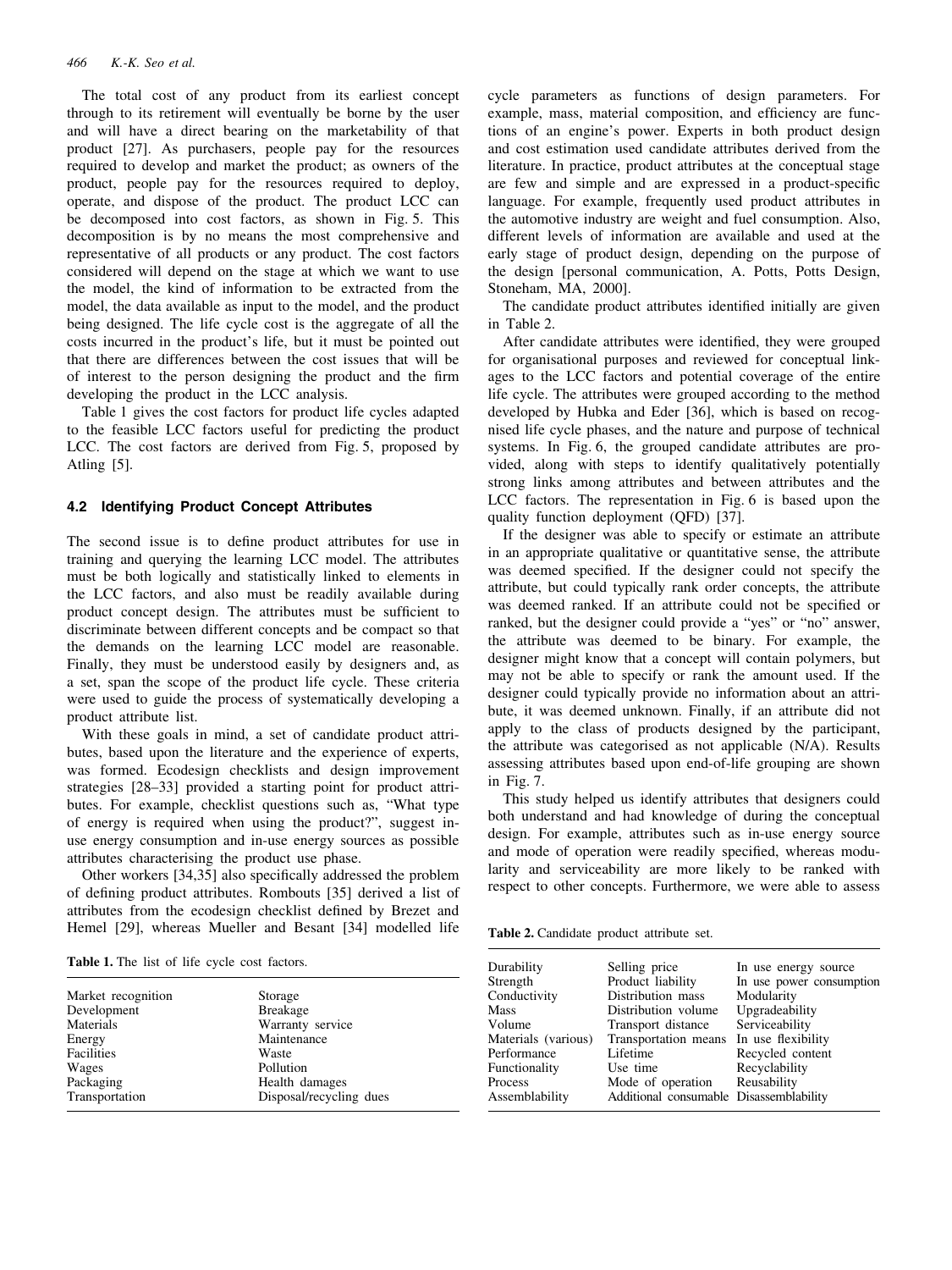

**Fig. 6.** Conceptual relationships between product attributes and the LCC factors.



**Fig. 7.** Survey results for end-of-life properties.

which attributes are likely to vary significantly from concept to concept.

Based upon these data, the candidate attribute set was again refined, and then tested for first-order relationships with the LCC factors. Bivariate correlations were computed and correlation tests to 95% statistical significance were performed between quantitative attributes and the data of LCC factors for various products. Linearity and bivariate normality in the data were assumed when checking for trends.

This first-order examination required careful interpretation and grouping of products. For example, the data in Table 3 suggest that many product attributes are strongly correlated with many of the LCC factors (life cycle energy) as expected. Insight gained about product attributes through the analysis will later be proposed as a structure for specialising the learning LCC models to improve results.

Mass and power consumption were most strongly correlated with the LCC factor (life cycle energy) and disassemblability,

**Table 3.** An example of correlation coefficients and tests: product attributes vs. LCC factor (life cycle energy).

| Product attributes       | Coefficient of correlation |
|--------------------------|----------------------------|
| <b>Mass</b>              | 0.9656                     |
| Lifetime                 | $-0.1092$                  |
| Use time                 | $-0.3760$                  |
| Operation mode           | 0.2320                     |
| Additional consumable    | 0.6035                     |
| Energy source            | 0.6658                     |
| Power consumption        | 0.9890                     |
| Modularity               | 0.4610                     |
| Durability               | 0.0933                     |
| $\cdot$                  | .                          |
| Upgradability            | $-0.0100$                  |
| Serviceability           | 0.5807                     |
| Flexibility              | $-0.0295$                  |
| Post consumable material | $-0.0060$                  |
| Reusability              | $-0.0455$                  |
| Recyclability            | $-0.0325$                  |
| Disassemblability        | 0.7730                     |

and additional consumable and energy source were strongly related. The affect of qualitative attributes on the LCC factor was assessed visually through scatter plots. Additionally, it is believed that some correlations were not apparent because of potentially nonlinear relationships between attributes. The product attributes strongly correlated with the LCC factors are used to predict the product LCC in the learning LCC model.

In this study, the cost of life cycle energy consumption, that was the one important element of LCC factors defined previously, was shown, as an example, to predict the LCC. Tables 4 and 5 show the final product attributes chosen for use in the learning LCC model. The analysis provided a basis for the belief that the attribute list could span the elements in the LCC factors.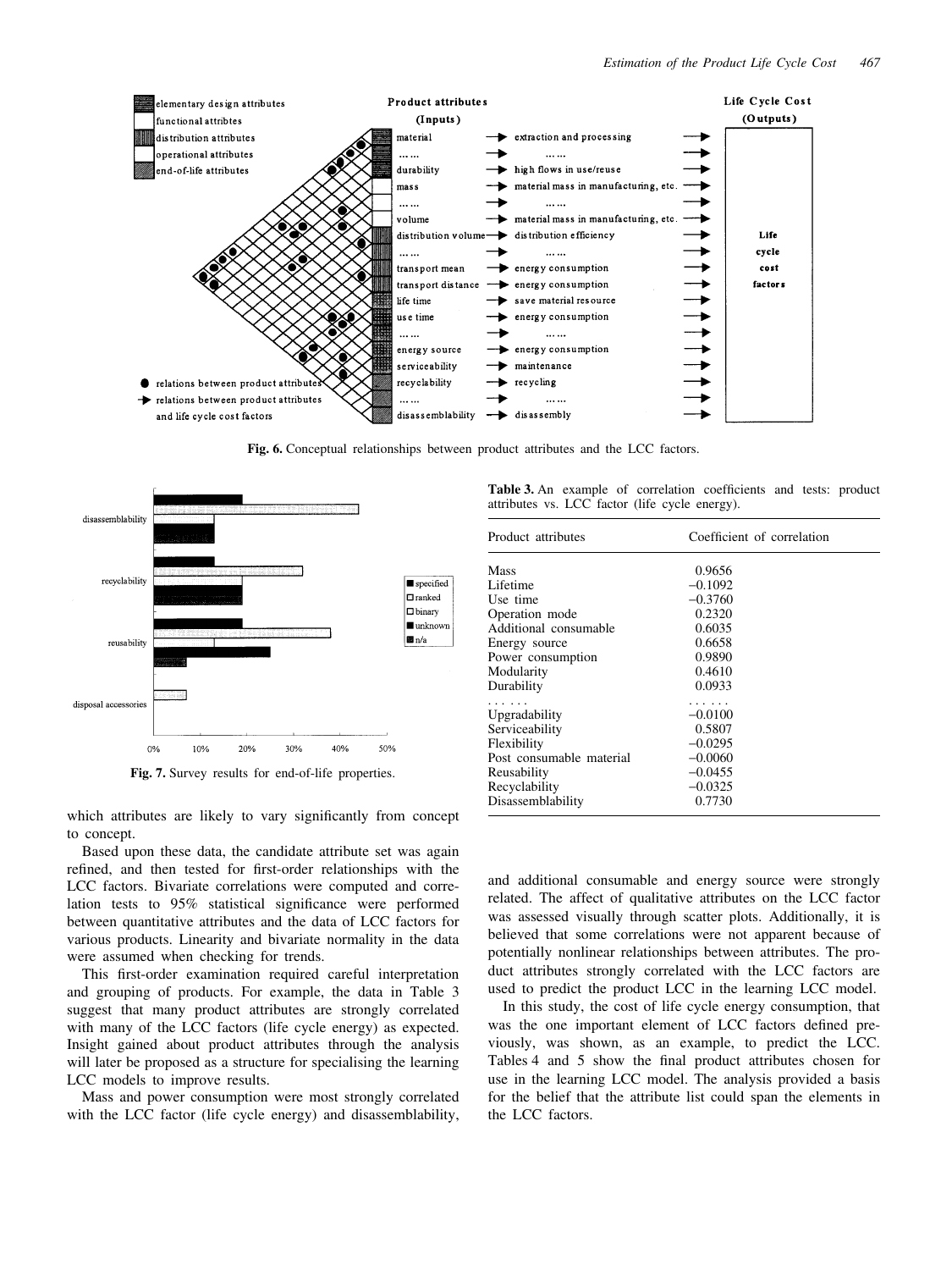**Table 4.** The final product attribute set.

| Non-ferrous metals (%mass) B Additional consumable<br>Plastics (%mass)<br>$\Omega$<br>In use energy source<br>D<br>$Q$ In use power consumption $(W)$<br>Paper/cardboard (%mass)<br>O<br>Chemicals (%mass)<br>Modularity<br>O<br>B<br><b>B</b> Serviceability<br>Wood (%mass) | O<br>O<br>$\Omega$ | Fibres (%mass)<br>Ferrous metals (%mass) | $O$ Use time $(h)$<br>D Mode of operation |  |
|-------------------------------------------------------------------------------------------------------------------------------------------------------------------------------------------------------------------------------------------------------------------------------|--------------------|------------------------------------------|-------------------------------------------|--|
| Disassemblability<br>В                                                                                                                                                                                                                                                        |                    |                                          |                                           |  |

(Q: Quantitative, D: Dimensionless, B: Binary)

**Table 5.** Product attribute list used in training the learning LCC model.

| Product attributes                  | Unit                 | Level of information    |
|-------------------------------------|----------------------|-------------------------|
| <b>Mass</b>                         | kg                   | Quantitative, specified |
| Ceramics                            | $\%$ mass            | Quantitative, specified |
| <b>Fibres</b>                       | $\%$ mass            | Quantitative, specified |
| Ferrous metals                      | $\%$ mass            | Quantitative, specified |
| Non-ferrous metals                  | $\%$ mass            | Quantitative, specified |
| <b>Plastics</b>                     | $\%$ mass            | Quantitative, specified |
| Paper/cardboard                     | <i>%</i> mass        | Quantitative, specified |
| Chemicals                           | $\%$ mass            | Quantitative, specified |
| Wood                                | $\%$ mass            | Quantitative, specified |
| Other materials                     | $\%$ mass            | Quantitative, specified |
| Lifetime                            | h                    | Quantitative, specified |
| Use time                            | h                    | Quantitative, specified |
| Operation mode                      | <b>Dimensionless</b> | Qualitative, specified  |
| Additional consumable Dimensionless |                      | Qualitative, binary     |
| Energy source                       | Dimensionless        | Qualitative, specified  |
| Power consumption                   | W                    | Quantitative, specified |
| Modularity                          | <b>Dimensionless</b> | Qualitative, binary     |
| Serviceability                      | Dimensionless        | Qualitative, binary     |
| Disassembleability                  | Dimensionless        | Qualitative, binary     |

# **5. Test of the Learning LCC Model**

Finally, with product attributes and LCC factors defined, ANNbased learning LCC models were trained in an effort to validate the concept. As also mentioned earlier, a feasibility test was conducted, focusing only on the total life cycle energy consumption component of the LCC factors. Training data with product attributes and corresponding life cycle energy consumption from past studies were collected for 150 different products. The products included were various types of electronic appliance, vehicles, and other goods. These data were obtained from the same sources as the data used in the development of the list of LCC factors and the product attribute list provided by previous studies. The total energy consumption during the life cycle was investigated through the energy unit (MJ), which was converted into electric power units (kWh). Finally, the LCC for life cycle energy consumption was derived by multiplying the electric power unit by the electric power rate (\$ kWh)<sup>−</sup><sup>1</sup> . The examples of learning patterns for testing the learning LCC model are shown in Fig. 8.

A multiple-layer neural network with back propagation training [38,39] was used to predict the product LCC. In order to decide the structure of the back propagation neural network, the error convergence rate was checked by changing the number

|       |       |      |       | Inputs : Product attributes |          |          |       |      | Outputs:<br>Product LCC |
|-------|-------|------|-------|-----------------------------|----------|----------|-------|------|-------------------------|
|       |       |      |       |                             |          | ٠        |       |      |                         |
| 8.17  | 32.62 | 5.40 | 61.58 | 61320.00                    |          | $\cdots$ | 1.00  | 3.00 | 596.21                  |
|       |       |      |       |                             |          |          |       |      |                         |
| 49.78 | 67.08 | 5.06 | 27.64 | 0.20                        | $\cdots$ | $\cdots$ | 24.00 | 3.00 | 2221.19                 |
|       |       |      |       |                             |          |          |       |      |                         |
| 35.01 | 24.24 | 7.19 | 51.76 | 0.29                        | $\cdots$ |          | 24.00 | 3.00 | 2190.92                 |
|       |       |      |       |                             |          |          |       |      |                         |
| 20.97 | 2.72  | 1.67 | 54.14 | 14.30                       |          | $\cdots$ | 3.20  | 1.00 | 653.83                  |
|       |       |      |       |                             |          |          |       |      |                         |
| 51.04 | 8.96  | 2.02 | 0.44  | 0.00                        |          | $\cdots$ | 3.20  | 1.00 | 2837.60                 |
|       |       |      |       |                             |          |          |       |      |                         |

**Fig. 8.** Examples of learning patterns for the learning LCC model.

of hidden layers and the number of nodes in each layer, and by adjusting the learning rate  $\eta$ , and momentum term  $\alpha$ . Here,  $\eta$  and  $\alpha$  are constants whose values are between 0 and 1. More than 60 experiments were performed to determine the best combination of the learning rates  $(\eta)$ , the momentum term  $(\alpha)$ , the number of hidden layers, the number of neurons in hidden layers, the learning rules, and the transfer functions. The resulting network had a hidden layer with 16 neurons. The most popular learning rules and generalised delta rules and a sigmoid transfer function were used for the output node. Figure 9 shows the structure of the back-propagation neural network, which consists of an input layer with 19 nodes, a hidden layer with 16 nodes, and an output layer with one node.

The artificial neural network for the learning LCC models was implemented in C++. The training of the back-propagation neural network took 2688 s for 150 learning patterns on a 500 MHz Pentium III processor. When  $\eta = 0.6$  and  $\alpha = 0.1$ , the number of iteration was 60 000, and the mean square error was 0.000143. The ANN runs its learning cycle by reading a text file containing the training data. Once the model learns, users can set the model inputs (product attributes) to values corresponding to a product concept. The learning LCC model then immediately provides the predicted LCC output.

The trained neural network was evaluated using products with known LCC results. The learning LCC model was assessed in two different ways: absolute accuracy and the ability to generalise trends. Five different products were used in the assessment.

The results of LCC prediction and accuracy comparisons for the five products are provided in Table 6 and Fig. 10. The absolute errors of LCC predictions were 0.11%–12.02% of the levels given by the true LCC analyses. During the early conceptual design stages of product development, available



**Fig. 9.** Structure of the back-propagation neural network for predicting the product LCC.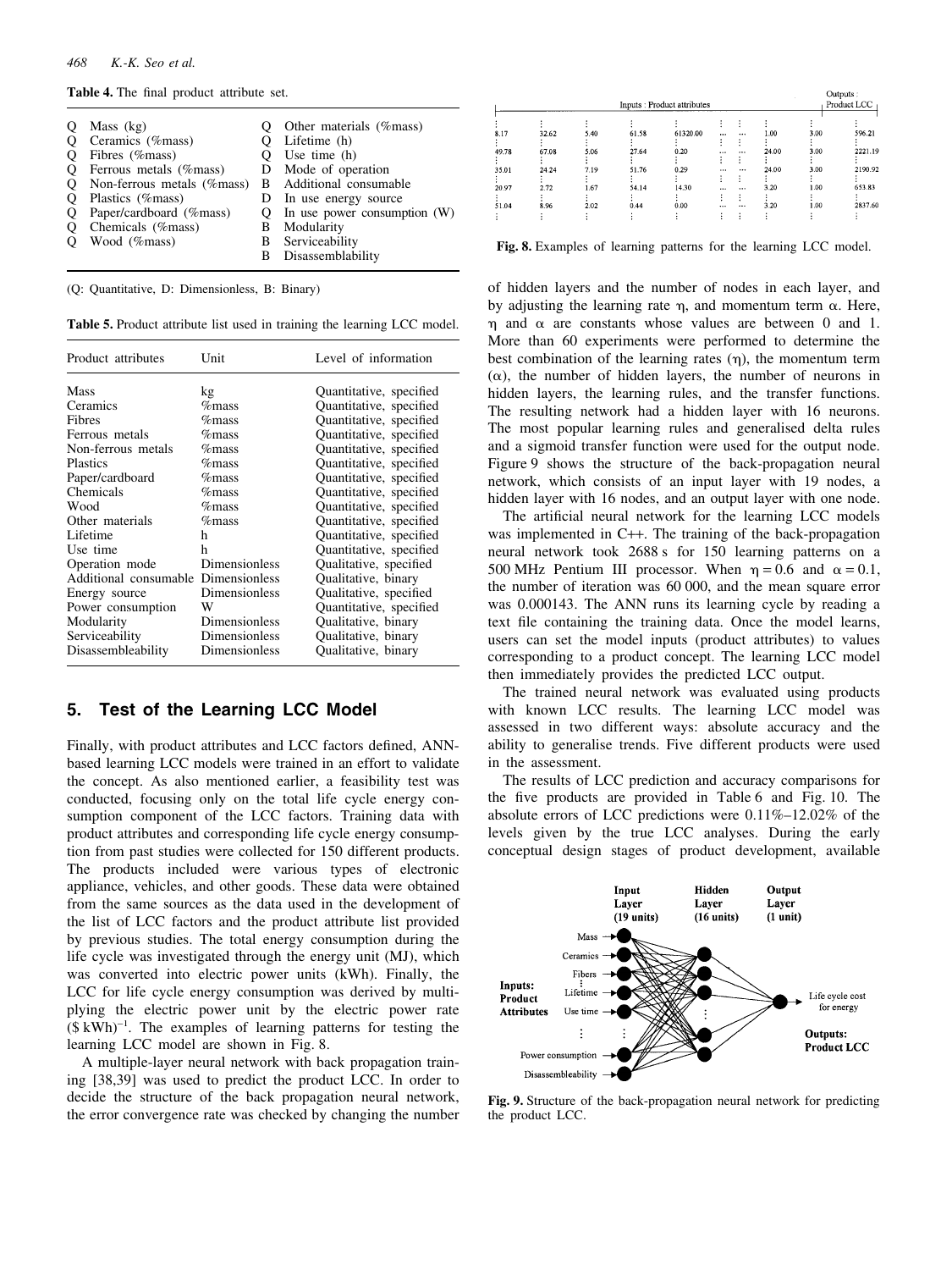**Table 6.** Comparison of the LCC of products as predicted by the learning LCC model with the detailed LCC.

|                 | (S)     | Detailed LCC Learning LCC Absolute error<br>(\$) | (%)   |
|-----------------|---------|--------------------------------------------------|-------|
| Vacuum cleaner  | 595.96  | 572.03                                           | 4.06  |
| Heater          | 2893.22 | 3241.38                                          | 12.02 |
| Washing machine | 6359.30 | 6365.62                                          | 0.11  |
| Refrigerator    | 2220.72 | 2193.78                                          | 1.23  |
| TV              | 2935.70 | 3023.57                                          | 3.01  |



**Fig. 10.** Comparison results of the LCC of products in Table 6.

data are limited and the cost analyst must depend primarily on the use of various parametric cost estimating techniques for the development of cost data. The accuracy of an LCC model predicted from an actual LCC is typically −30–+50% [40], so these results seem very satisfactory.

The results of LCC prediction would rank the different products in a relative sense. This is important for cases where designers are comparing very different design concepts. Rank order may provide some useful guidance for a designer's decisions at the conceptual product design. In Fig. 11, the five products are compared relative to LCC by the TV.

Secondly, the five products were used to test the learning LCC model's ability to generalise and predict trends correctly for a given product concept. The characteristics of each testcase product were held constant, with the exception of the attribute for which trends were being assessed – mass and power consumption.

The mass results for the washing machine, shown in Table 7 and Fig. 12, are representative for illustrating trends as pre-



**Fig. 11.** Ranking different products with the LCC results by the TV as the baseline product.

**Table 7.** Prediction of the LCC results according to mass trends for the washing machine.

| Mass $(kg)$ | Learning LCC | Detailed LCC |
|-------------|--------------|--------------|
| 30          | 5923.78      |              |
| 40          | 6009.48      |              |
| 50          | 6095.17      |              |
| 60          | 6180.86      |              |
| 70          | 6266.45      |              |
| 82          | 6365.62      | 6359.30      |
| 90          | 6437.32      |              |
| 100         | 6522.50      |              |
| 110         | 6607.47      |              |
| 120         | 6692.12      |              |



**Fig. 12.** Results of mass trends for the washing machine.

dicted by the learning LCC model. Results produced in trying to assess trends with respect to mass were generally good.

The trend predicted for power consumption is shown in Table 8 and Fig. 13. The power consumption results were also good, as expected.

The prediction results of trends for the other products were generally good too. The methodology developed in this paper to predict the product LCC is somewhat generalised since the results of the trend experiment were shown to be satisfactory. This generalisation can be extended to the product LCC according to various product attributes and diverse products.

### **6. Conclusions and Future Research**

It has been recognised that the design process requires cost models that:

Table 8. Prediction of the LCC results according to energy consumption trends for the washing machine.

| Detailed LCC<br>Learning LCC |
|------------------------------|
| 6359.30                      |
|                              |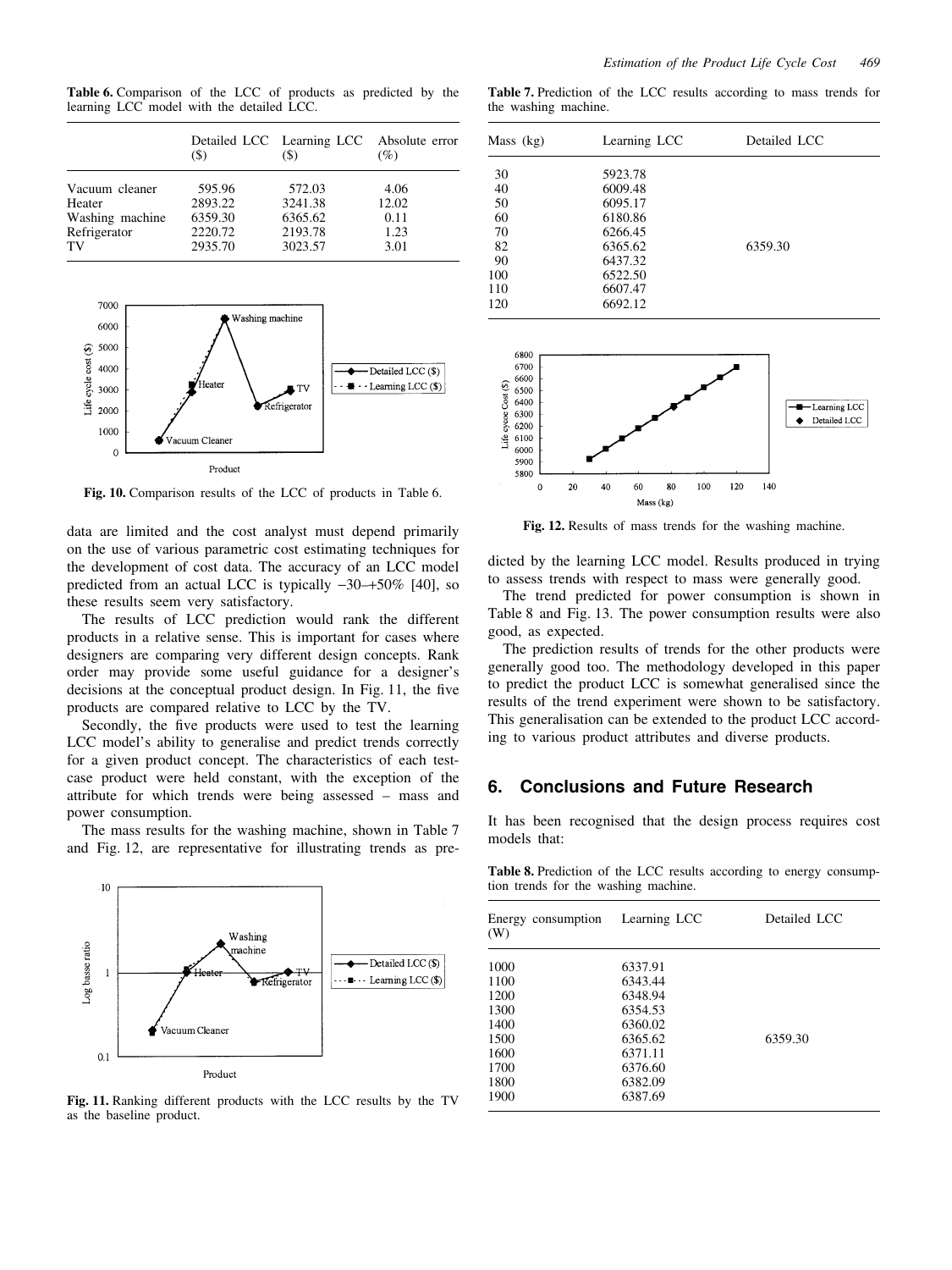

**Fig. 13.** Results of energy consumption trends for the washing machine.

- 1. Take into account the complete life cycle of products.
- 2. Can be used at the very early stages of design.
- 3. Can provide information to designers in a timely manner and in a form that can be understood and used.

Some efforts have been made toward providing the designer with cost information during the design process. The product LCC is mainly determined by early design decisions. However, at the early conceptual design stage, designers do not know the costs incurred in subsequent life cycle phases. Thus, the estimation method for minimising the product life cycle cost should be able to offer sufficient prediction of the product LCC in response to design decisions and design guidelines for reducing the product LCC.

The lack of analytical methods for early conceptual design motivated the development of a learning LCC concept. This paper described procedures to develop a foundation for the concept. Three areas critical to the preliminary validation of the approach were explored: model outputs in the form of the LCC factors; model inputs in the form of a compact, meaningful, and understandable set of concept attributes; and the ability to predict the product LCC through training an ANN-based learning LCC model.

The LCC factors for a learning LCC model were investigated, and they were able to be used to predict the product LCC. A list of meaningful product concept attributes required for inputs to the learning LCC model was made: utilisation only of product information readily available during conceptual design; conciseness to reduce demands on the learning LCC model; and relationships to elements of the LCC factors. A candidate set of product attributes was identified, and tested for first-order relationships to elements in the list of LCC factors.

Finally, LCC data and product attributes were collected for 150 products, and ANN-based learning LCC models were trained to predict the product LCC, and then tested. The learning LCC models for five products with known LCC results were successfully tested to assess performance in two categories: absolute accuracy, and the ability to predict trends associated with changes for a given product concept.

We believe that the learning LCC concept merits further study. In particular, data availability was found to be a critical element in the development of the concept. In practice, it may be necessary to use proprietary LCC sources. Further tests using more data are required to determine to what extent the learning LCC model can provide reasonable predictions for innovative products and to test for other LCC factors in addition to the cost of life cycle energy.

It is apparent that the learning LCC model should be feasible for estimating the cost incurred in subsequent phases of the product life cycle based on design decisions at early conceptual design stages and for minimising the product LCC by selecting, modifying or optimising those design decisions.

#### **References**

- 1. S. Dowlatshahi, "Product design in a concurrent engineering environments an optimisation approach", Journal of Production Research, 30(8), pp. 1803–1818, 1992.
- 2. K. Ulrich and S. Eppinger, Product Design and Development, McGraw-Hill, New York, 1995.
- 3. T. A. Bhamra, S. Evans, T. C. McAloone, M. Simon, S. Poole and A. Sweatman, "Integrating environmental decisions into the product development process: Part 1. The early stages", Proceedings of the First International Symposium on Environmentally Conscious Design and Inverse Manufacturing, Tokyo, Japan, February 1999, pp. 329–333, IEEE (Institute of Electrical and Electronic Engineers), Los Amitos, CA, 1999.
- 4. L. K. Keys, "System life cycle engineering and DF'X'", IEEE Transactions on Components, Hybrids and Manufacturing Technology, 13(1), pp. 83–93, 1990.
- 5. L. Alting, "Life cycle design of products: a new opportunity for manufacturing enterprises", in A. Kusiak (ed.), Concurrent Engineering: Automation, Tools, and Techniques, pp. 1–17, Wiley, New York, 1993.
- 6. J. S. Noble and J. M. A. Tanchoco, "Concurrent design and economic justification in developing a product", International Journal of Production Research, 28(1), pp. 1225–1238, 1990.
- 7. L. S. Weirda, "Product cost-estimation by the designer", Engineering Costs and Production Economics, 13, pp. 189–198, 1988.
- 8. E. B. Dean, "Why does it cost how much?", Proceedings of AIAA 1993 Aerospace Design Conference, Irvine, CA, February 1993.
- 9. W. J. Fabrycky and W. J. Blanchard, Life Cycle Cost and Economic Analysis, Prentice-Hall, Englewood Cliffs, NJ, 1991.
- 10. E. B. Dean, "Parametric cost deployment", Proceedings of the Seventh Symposium on Quality Function Deployment, June, MI, USA, pp. 27–34, November 1995.
- 11. M. D. Shields and S. M. Young, "Managing product life cycle cost of an organizational model", Cost Management, pp. 39–52, Autumn 1991.
- 12. D. Greves and B. Schreiber, "Engineering costing techniques in ESA", http://esapub.esriu.esa.it.pointtobullet/greves1.html, 1993.
- 13. Y. P. Gupta, "Life cycle cost models and associated uncertainties", in J. K. Skwirzynski, Electronics Systems Effectiveness and Life Cycle Costing, NATO ASI Series F, pp. 535–549, Springer, Berlin, 1983.
- 14. W. J. Kolarik, "Life cycle costing and associated models", Proceedings of American Institute of Industrial Engineers 1980 Spring Annual Conference, pp. 58–64, 1980.
- 15. T. G. Greenwood and J. M. Reeve, "Activity-based costing management for continuous improvement: a process design framework", Cost Management, pp. 22–40, Winter 1992.
- 16. C. J. Oh and C. S. Park, "An economic evaluation model for product design decisions under concurrent engineering", Engineering Economist, 38(4), pp. 275–296, 1993.
- 17. J. Fischer, R. Koch, K.-B. Hauschutte, B. Schmidt–Faber, K. Jakuschona and K-I. Szu, "An object-oriented approach for activity-based cost estimation in the engineering process", Engineering Systems Design and Analysis, ASME, PD-64(5), 5, pp. 453–461, 1994.
- 18. N. S. Ong, "Manufacturing cost estimation for PCB assembly: an activity-based approach", International Journal of Production Research, 38, pp. 159–172, 1995.